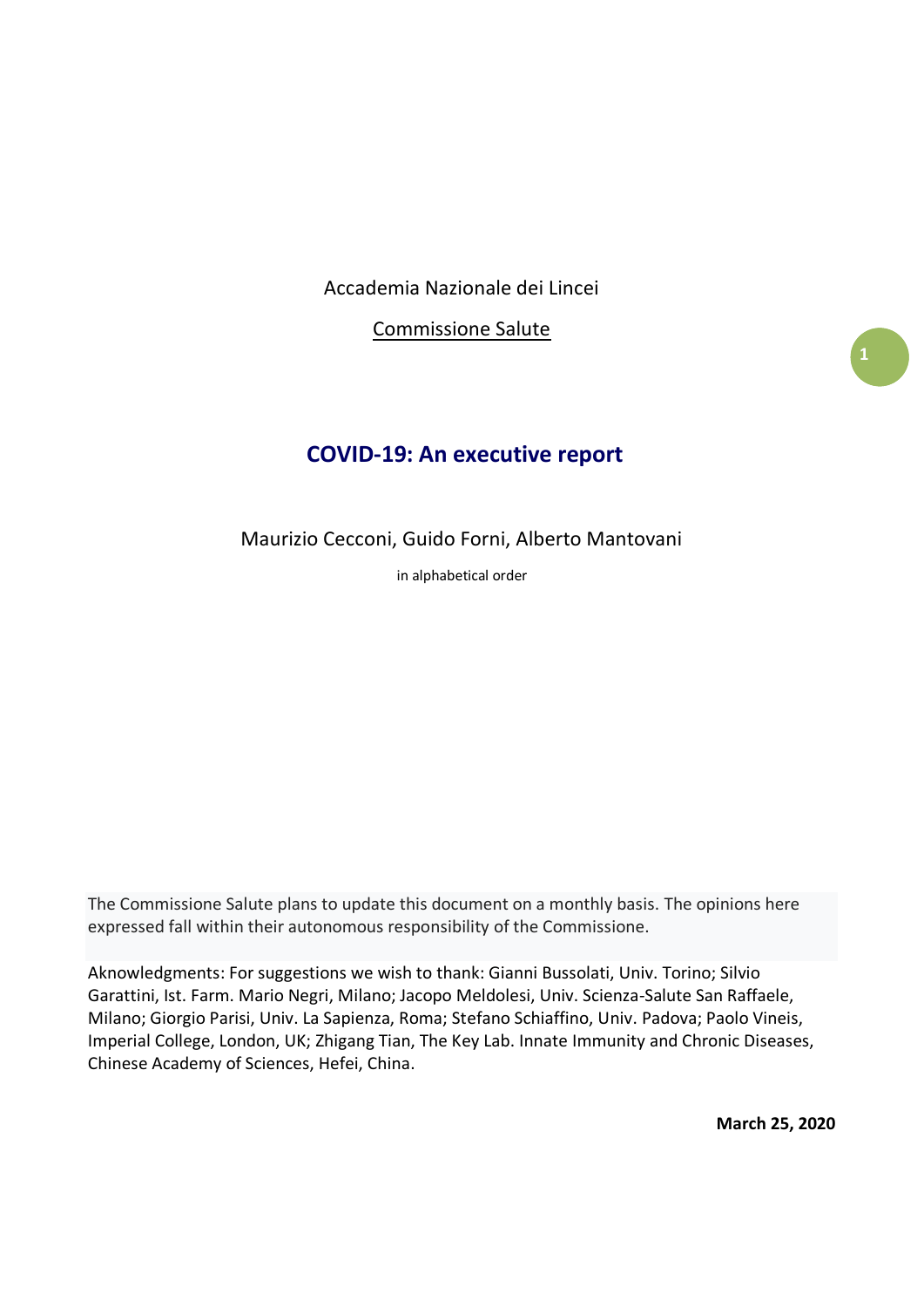### **1. Introduction**

Italy and the entire world are currently facing the dramatic challenge of the SARS-Cov-2 virus. In the face of this unexpected pandemic, which is putting many aspects of human civilization in great difficulty, the Commissione Salute of the Accademia Nazionale dei Lincei felt that it was its social responsibility to provide the society at large with an Executive Summary of the current knowledge on the origin, mechanisms and and treatment available to tackle this new COVID-19 virus.

This Report does not intend to provide a comprehensive the state-of-the-art review, but rather a snapshot of this rapid evolving situation, a field undergoing rapid evolution, with a daily flood of scientific publications and non-peer reviewed reports. The preparation of a COVID-9 report in this context is therefore a risky undertaking and the extensors of this document are well aware of their limits.

With the limits of the metaphor, we are experiencing *wartime medicine* and *wartime scientific research*. We are too often to respond to plight of patients with empirical approaches. Despite these conditions, a rigorous assessment of the data remains and increasingly becomes an absolute obligation. Finding a balance between emergency and methodological rigour represents a major challenge<sup>1</sup>.

Hopefully, with the above mentioned cautionary remarks, this report will provide for the moment the tools to better understand and respond to the unprecedented challenge we are facing.

# **2. SARS-CoV-2**

The virus. Coronavirus disease 2019 (COVID-19) is caused by the infection of the SARS-CoV-2 virus, a coronavirus. Coronaviruses are a large family of viruses that cause illness ranging from the winter common cold to more severe diseases such as Middle East Respiratory Syndrome (MERS-CoV), Severe Acute Respiratory Syndrome (SARS) and COVID-19. The SARS-CoV-2 capsid is made up by four structural proteins known as Spike, Envelope, Membrane and Nucleocapsid. The Spike protein that forms a sort of crown on the surface of the viral particles acts as an *anchor* allowing virus attachment, fusion and entry inside the host cells through the binding of Angiotensin-Converting Enzyme 2 (ACE2) receptors<sup>2</sup>.

Virus infection. COVID-19 starts whit the arrival of SARS-CoV-2 virions on respiratory mucosal surfaces. Epithelial cells that line the mucous membranes and the mucus secreted by goblet cells form a first effective barrier. When the virus manages to overcome it, a rapid release of danger signals activates the reaction of innate immunity. We do not know yet if and how many SARS-CoV-2 viruses are eliminated by this initial inflammatory reaction, however it is reasonable to assume that the effectiveness of the immune reaction mechanism may play a crucial role in determining whether the infection will be benign or will have major consequences. Once the virus has entered the target cell, viral RNA is immediately translated by the host cell that die by releasing millions of new viruses.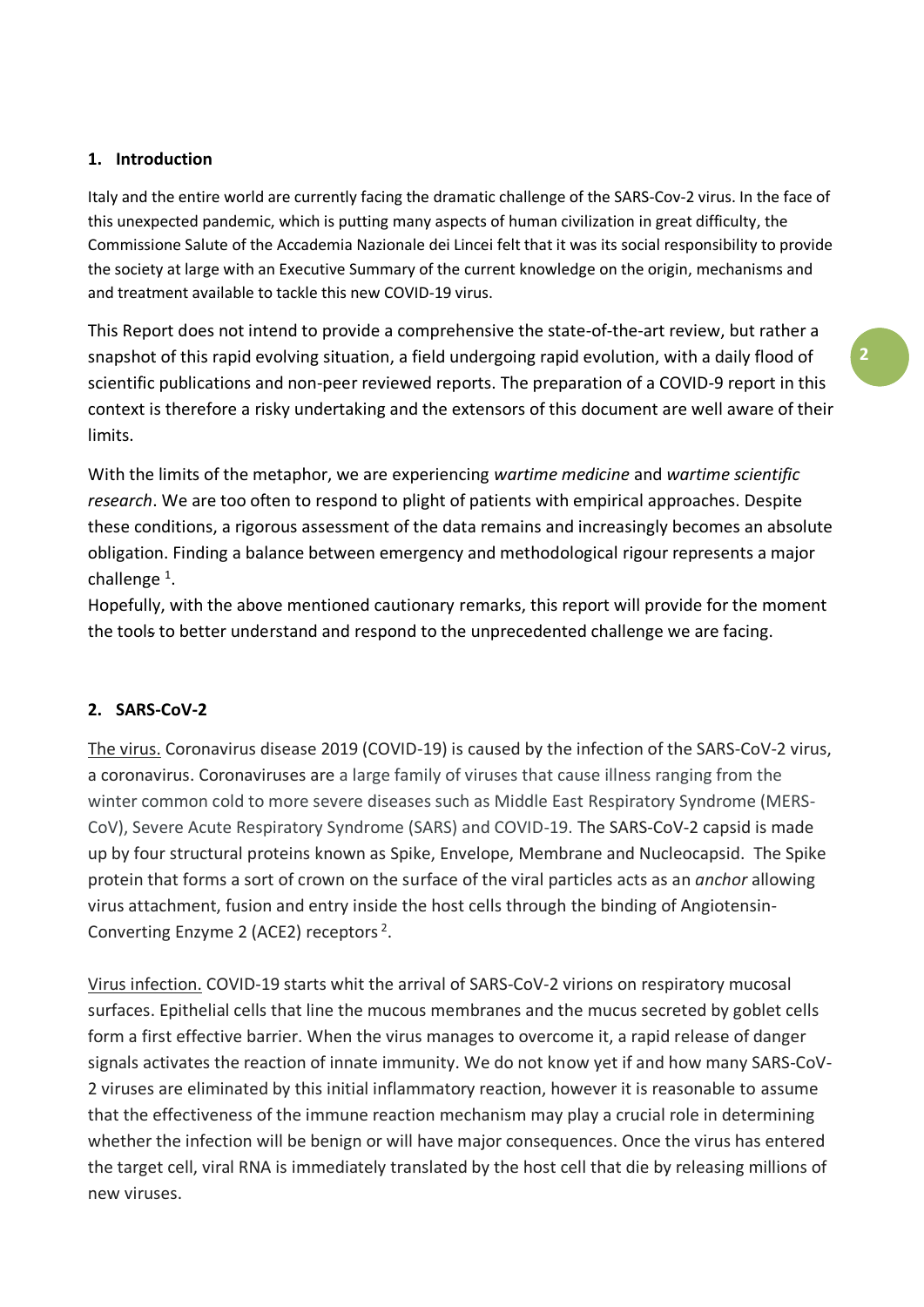Virus spreading and containment. Coronaviruses are zoonotic, meaning they are transmitted between animals and humans. In the past twenty years a coronavirus has made the so-called "inter-species jumps" three times, passing from its natural host to humans: in 2003 in China the SARS virus; in 2015 the MERS virus in the Middle East; in late 2019 in Wuhan, again in China, the SARS-CoV-2. It is likely that, as already happened for the other coronaviruses, even in the case of SARS-CoV-2 the original host was the bat. There are more than 1,200 worldwide, which account for 20% of the mammalian species: a huge virus reservoir. The passage to humans is believed to require an intermediate host: in the case of SARS it was the civet, for MERS the camel, for the SARS-CoV-2 unknown, but probably the pangolin. Pangolins are an endangered species commercialized for its keratin scales, which are an important ingredient in traditional Chinese medicine while the meat is considered a delicacy in China and Viet Nam<sup>3</sup>.

In the fall of 2019 fall, a pneumonia of unknown etiology was diagnosed in individuals connected with the seafood and live animals in the city of Wuhan, in the province of Hubei, China. The new variant beta-coronavirus (SARS-CoV-2) was then isolated from the bronchoalveolar lavage fluid from these patients and the virus genome was quickly sequenced and made public by Chinese scientist<sup>4</sup>. SARS-CoV-2 outbreak was declared a Public Health Emergency of International Concern on 30 January 2020<sup>5</sup>.

On 20 February, a patient in his late thirties with no risk factors for SARS-CoV-2 was found positive to the virus while already admitted in an Intensive Care Unit in Codogno, Lodi, Italy. The following day, 36 other cases with no link to the first patient were found in Codogno. The identification of this second cluster of infected persons marked the beginning of the largest SARS-CoV-2 outbreak outside China. In the following weeks clusters emerged in most Western Countries.

On March 11 2020, the World Health Organization (WHO) upgraded the state of SARS-CoV-2 infection from epidemic to pandemic. To try to limit COVID-19 spread, first China, then South Korea, Italy and, progressively many countries around the world have imposed lockdowns and closed borders<sup>5,6</sup>. The largest quarantine in the history of mankind is taking place.

Currently Europe appears to be the epicenter of this pandemic: Case counts and deaths are soaring in Italy, Spain, France, and Germany. The estimation of the prevalence of COVID-19 is made difficult due to the rapid spread of the infection and the different methods by which countries detect the disease. However, despite these uncertainties, it is undeniable that Italy has been affected by COVID-19 with particular intensity.

# **3. Strategies to control COVID-19 spread**.

On 23 January 2020, with some delay since the initial COVID19 spread, the Chinese government isolated and locked down tens millions people of Hubei province. People were banned from working, going to school and all forms of aggregation, while shops were closed with the exception of those selling food or medicine. As a result of the lockdown, new cases started to slow down. On 19 March 2020, no new cases were reported in Hubei province<sup>5</sup>.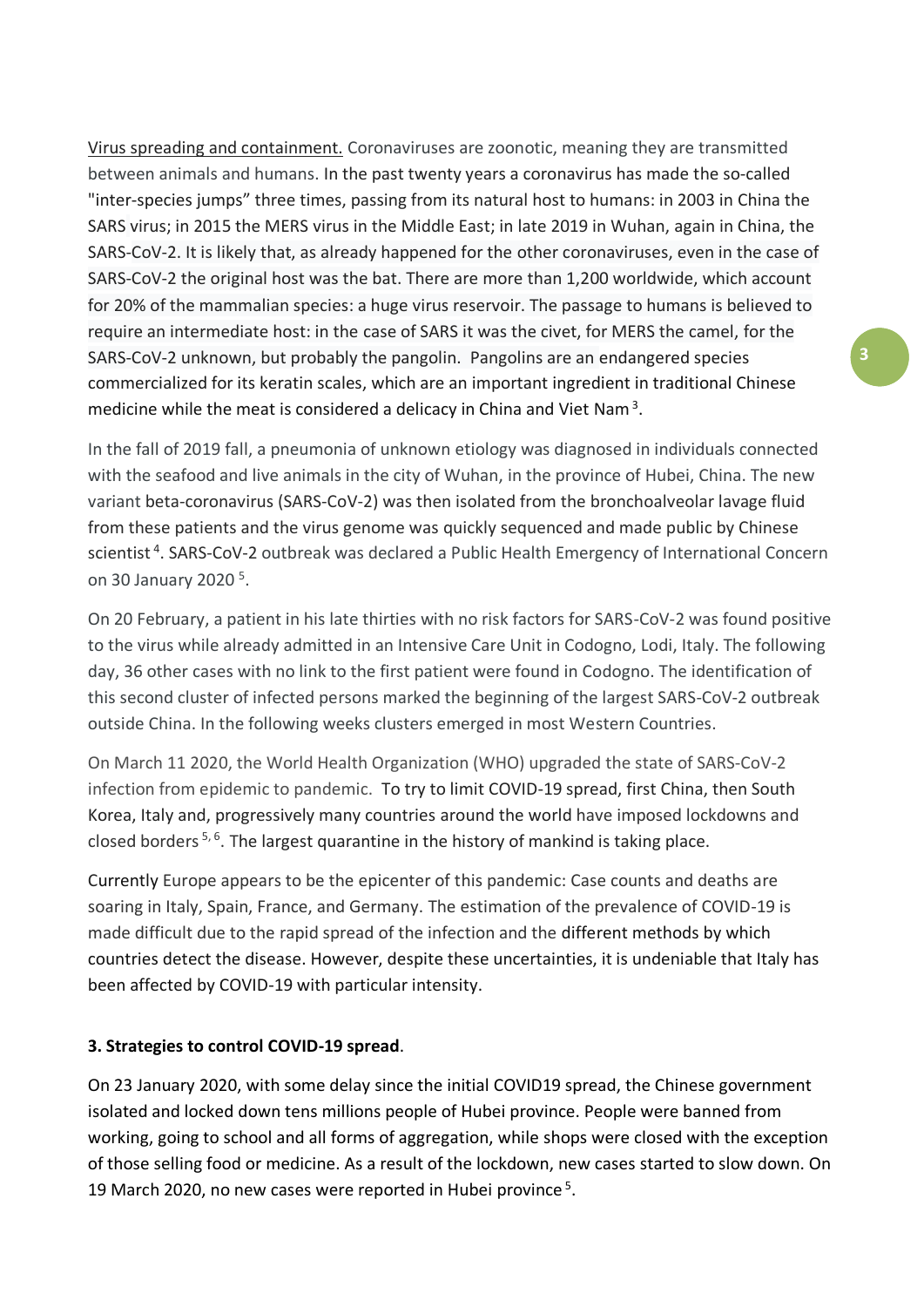Following Chinese experience, lockdowns of various degree of population mobility are currently being carried out in in several Asian and European countries, in United Kingdom and in the United States. The purpose of lockdowns is to reduce the  $R_t$  number, i.e. the number of healthy people contaminated by each SARS-CoV-2 infected person. The Hubei experience shows that it is possible to block the spread of the virus in a relatively short period of time<sup>7</sup>. Effective reduction of infection is crucial to enable more effective patient care and a reorganization of the healthcare system, which has been put in great difficulty by an unexpected high number of patients. As we will illustrate in this report, in a significant proportion of cases SARS-CoV-2 infection can give rise to a serious acute respiratory syndrome, requiring hospitalization in Intensive Care Units (ICU). In most countries around the world ICU beds are a limited resource.

In Italy there were roughly 5,000 ICU beds available before the outbreak. Recent data shows that 12% of SARS-CoV-2 positive cases require ICU admission. In practice, if 42,000 people are infected at the same time the total ICU capacity of the country would be saturated. While the availability of beds in ICU varies from country to country, no healthcare system in the world could withstand an unlimited increase in patients in need of intensive care. For this reason, faced with the outbreak of COVID-19, it is not possible to think only of increasing the number of beds in ICU, but becomes absolutely necessary to put in place measures to contain the spread of the infection, so as to avoid overloading the healthcare system.

However, what can be expected to happen when the lockdowns are lifted? The rebound of new cases that may arise when lockdowns are relaxed may impose the reintroduction of subsequent and perhaps periodical lockdowns. The political and economic cost of a prolonged and repeated lockdowns is very high and opens complex social problems  $7,8$ .

The prospect of less drastic measures to mitigate the probability of person to person virus spread has also been evaluated in UK and other countries  $^{7,8}$ . In this context, the high-tech approach adopted by South Korea to limits the spread of infection is quite interesting since a particularly well-organized South Korean testing program to isolate infected people and trace and quarantine those who came in contact with them, has prevented the lockdown of entire cities or the whole country. While new clusters of infection may emerge, so far, the South Korean lesson is that high tech preparedness may play a central role in the control of COVID-19 spread<sup>9</sup>.

In summary, as of today, three scenarios can be envisioned for the containment of COVID-19: complete lockdown (suppression), mitigation or a combination the two scenarios. Complete lockdown is the current approach taking place in Italy and elsewhere. Mitigation consists of milder containment interventions, such as those initially implemented in UK and other countries. These interventions reflect different stages of the epidemic spread.

Following the resolution of the current dramatic emergency situation in northern Italy, a stop-andgo suppression and mitigation may be required to address societal needs and monitor the possible successive waves of the epidemic.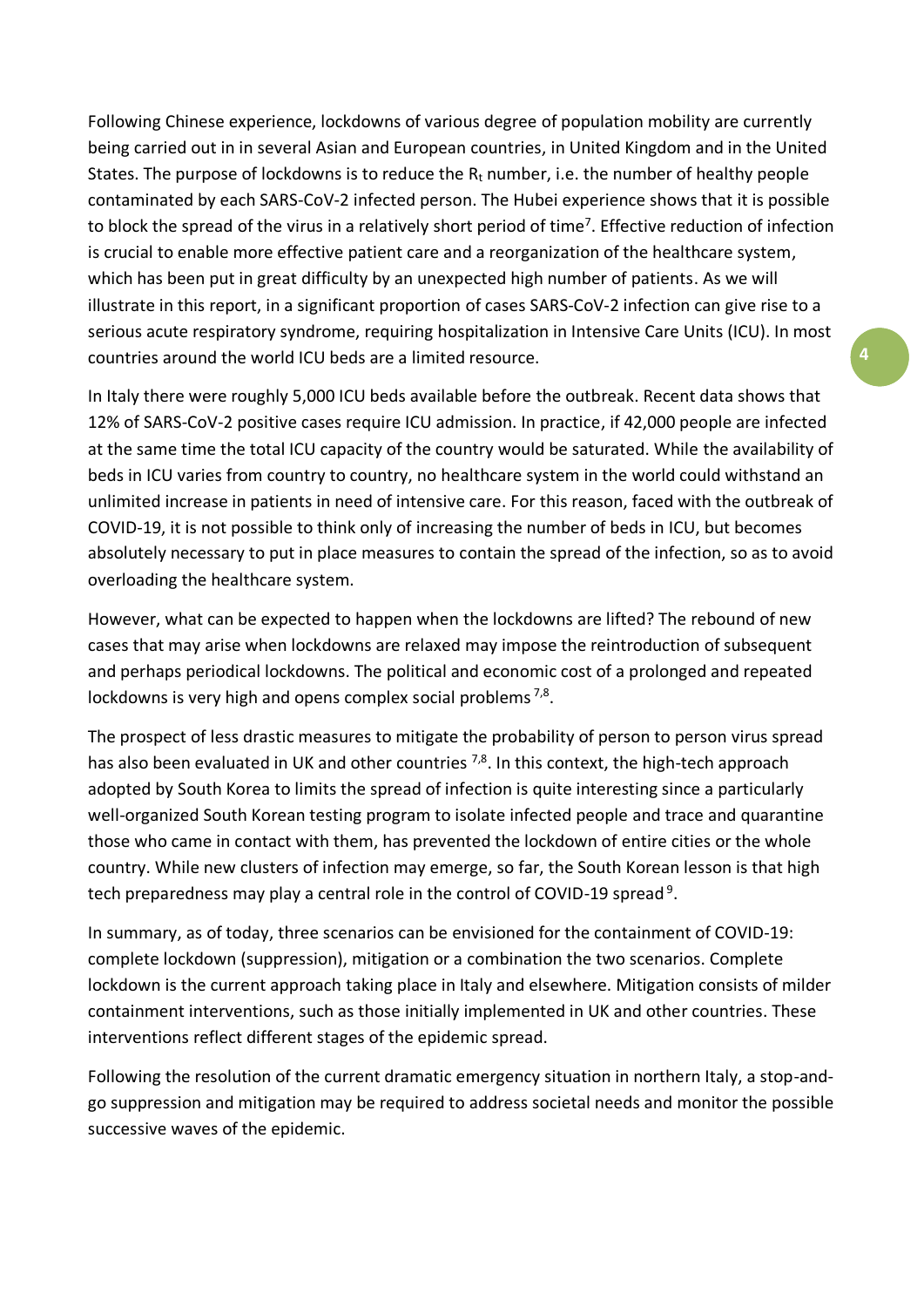### **4. Immunity**

Innate immunity. Innate immunity represents a first line of resistance against microbes and evidence suggests that it can block over 90% of encounters with pathogens. Information on innate immunity in COVID-19 is scanty. After infection, the number of lymphocytes decreases (lymphopenia) while the number of neutrophils increases. Inflammatory cytokines (e.g. IL-6, TNF, chemokines) generally increase. SARS-CoV and MERS-CoV infect macrophages and lymphocytes, but this may not be the case with SARS-CoV-2. These viruses suppress the production of interferons, a group of anti-viral cytokines of crucial importance  $11$ . These findings, as shown below, have clinical implications.

Adaptive immunity. As far as adaptive immunity is concerned, although results are scanty and mainly based on SARS and MERS<sup>12</sup>, evidence suggests that, as generally is the case for antiviral resistance, a T helper 1 orchestrated protective immunity  $^{13}$ . Antibody responses were identified in SARS, MERS and COVID-19 patients and there is evidence for antibody-mediated neutralization of the virus<sup>12</sup>.

Coronaviruses are professionals at suppressing various mechanisms in immune response<sup>14</sup>. They do so by suppressing interferon production in macrophages and by downregulating antigen presentation via Class I and Class II HLA glycoproteins.

A key issue with policy and public health implications, is the occurrence and duration of immunological memory. Evidence suggests that coronavirus infections, including SARS-CoV-2, elicits memory. Ralph Baric recently stated that immune response and resistance should last at least 6-12 months<sup>15</sup>. The urgent need for more data on COVID-19 is quite evident.

### **5. Clinical aspects**

SARS-CoV-2 infection presents with a variety of symptoms: It can be completely asymptomatic or present severe symptoms. In Italy, while the country has the highest daily incidence of new cases, about 67% of patients show mild symptoms and about 30% have symptoms that require hospital admission.

The most common symptoms are fever and cough. A small percentage of cases reports gastrointestinal symptoms before the onset of the respiratory symptoms  $^{16}$ . The first reports from China showed that only 5% of infected patients required ICU admission, while less than 3% needed mechanical ventilation<sup>15</sup>. Recent data from Lombardy region in Italy showed that the rate of ICU admissions is much higher, in the range of 12% of all positive cases, or 16% of all hospital cases $17$ .

Case fatality rate (CFR) varies in countries across the world. In Italy, the overall CFR is 8.5%. CFR varies significantly among age groups. With almost no reported death in people aged 29 or younger, CFR goes from 0.3 % to 24.1% in the over 90 years old. Patients with comorbidities are more likely to be severely affected and die  $17$ .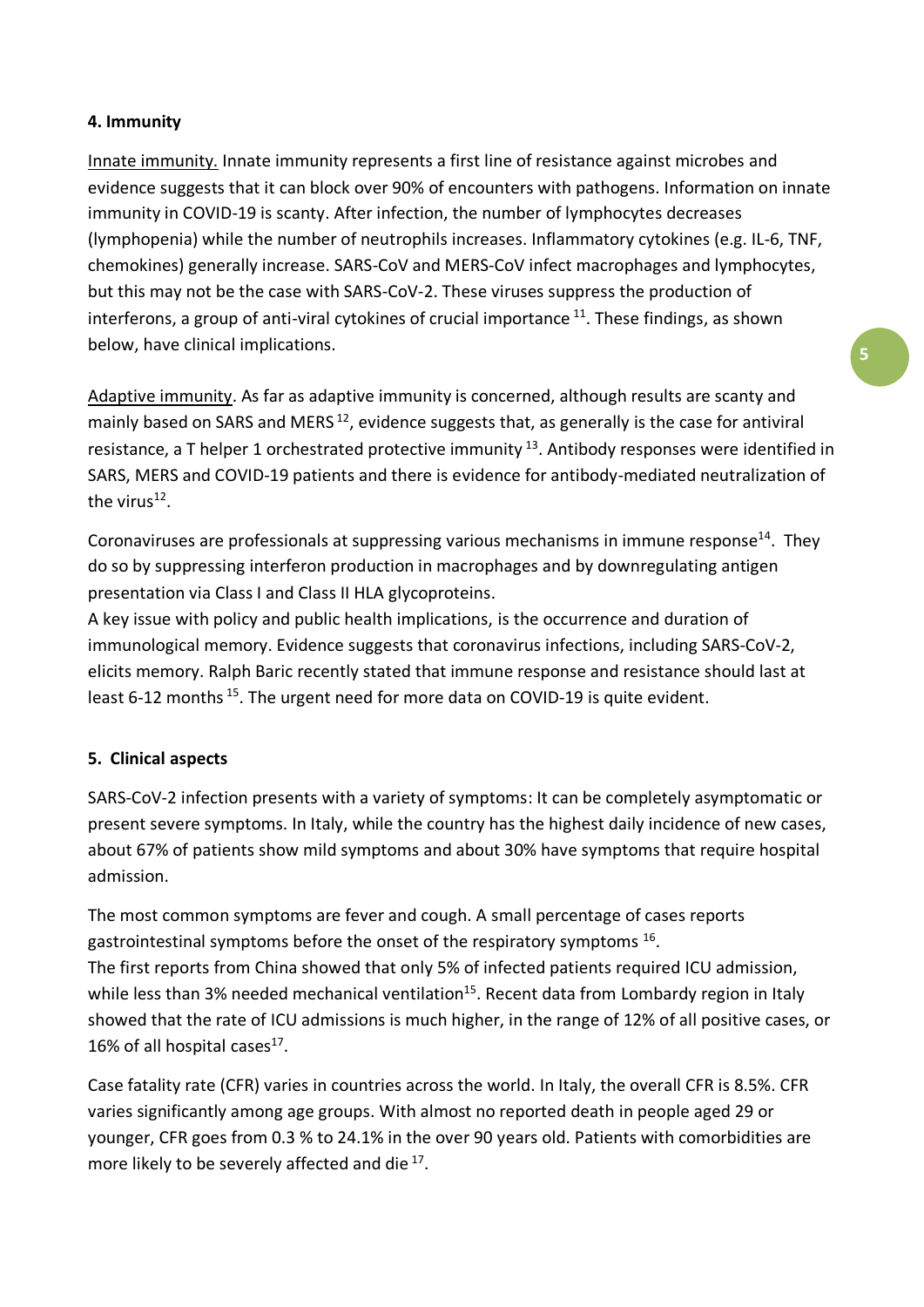### **6. Diagnostics tests: Virus and Antibodies**

SWABS. The milestone in diagnostic tests is represented by by Polymerase Chain Reaction (PCR) based assays that detect viral RNA in nasal swabs. The tests currently used must be carried out by specialized personnel and take approximately 4 hours. The tests have serious limitations, e.g. in advanced patients, nasal swabs may be negative while bronchoalveolar lavages are positive and the frequency of false negatives in asymptomatic patients may be higer<sup>18</sup>. In addition, at present time swabs which inactivate the virus are no longer available, at least in the Lombardy region.

A one hour PCR-based assay (DiaSorin, Italy) has just been approved by the USA Food and Drug Administration (FDA) and this may improve the diagnostic output <sup>19</sup>.

In the US "home tests" have been approved by FDA: Kits are shipped to homes along with detailed instructions. The swab is inserted into a protective vial and subsequently mailed to one of the Everlywell diagnostic laboratories for PCR analysis<sup>20</sup>.

Antibodies. The search for antibodies is an invaluable source for both individual diagnosis of an infectious disease and epidemiological studies. At present, commercially available antibody assays have not been validated and compared with the PCR assays. However, a recent non-peer reviewed report from academic institutions provides encouraging results  $^{21}$ .

The development of validated and reliable tests that detect SARS-CoV-2 antibodies will be of paramount importance for diagnosis, epidemiology, assessment of immunological memory and provision of information to individuals returning to work following the suppression approaches described above.

# **7. Therapy**

General introduction. A wide range of therapeutic approaches have been tested under uncontrolled conditions. These range from anti-retroviral and anti-viral agents, to Chinese traditional medicine preparations. A detailed discussion of all compounds and strategies goes beyond the purpose of this executive report. As stated in the Introduction, while we understand the challenge posed by emergency medicine, we concur with the New England Journal of Medicine ("…rapidly initiated high quality clinical trials are possible in epidemic situations, even in the trying circumstances that prevailed in Wuhan") and Journal of American Medical Association editorials calling for high quality rigorous clinical trials  $1, 22$ .

Since several drugs are claimed to be effective without high quality clinical trials, recently the WHO announced the launch of a large global trial called SOLIDARITY, which is designed to determine whether any of the drugs to be administered do COVID-19 patients are really effective. This is an unprecedented effort to collect robust scientific data including many thousands of patients in dozens of countries<sup>23</sup>.

The pillar of treatment: respiratory support and management of organ failure. Currently, there is no specific treatment for SARS-CoV-2. Supportive therapy is what can make time for patients to regain their basic function. In the context of Severe Acute Respiratory Failure, supportive therapy could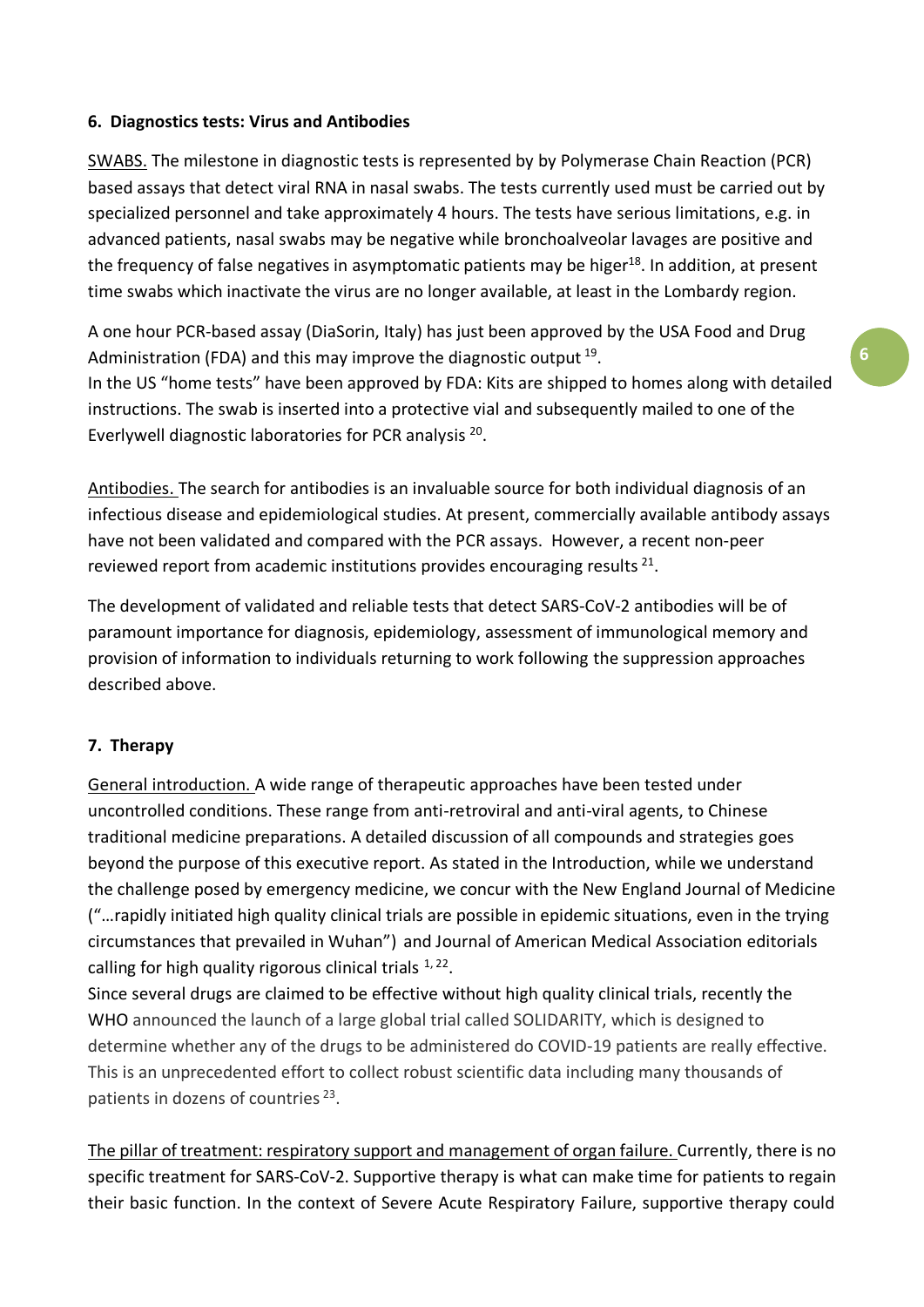mean invasive mechanical ventilation and or non-invasive support (in the form of high flow oxygen, continuous positive airway pressure or non-invasive ventilation).

Patients that require invasive mechanical ventilation usually are very sick and in need of intense care resources, both in terms of nursing and medical time and technology. Many of these patients develop a form of acute respiratory failure called ARDS (Acute Respiratory Distress Syndrome). One of the cornerstones of ARDS treatment is the so-called "protective lung strategy". This method of treatment consists of using the lowest possible ventilation pressures and volume required to oxygenate the blood without causing harm to the lungs with the ventilator itself.

In some cases, prone positioning is used as a therapy to maximise the gravity effect of blood flow towards the better-aerated parts of the lungs.

While protecting the lungs and allowing them time to heal, particular attention should be paid to supporting the other organs too. Vasopressors may be required to maintain adequate perfusion pressure; fluids have to be carefully titrated to avoid both hypovolemia and fluid overload. In some cases, acute kidney injury develops, and renal replacement therapy may be necessary. In the most severe cases of ARDS, extracorporeal membrane oxygenation (ECMO) can be used to temporarily substitute the gas exchange function of the diseased lungs. This technique is very invasive, resource intense and particularly challenging to perform during a pandemic in which the volume of critically ill patients to treat is particularly high.

While there is currently no convincing evidence as to the efficacy of any other drug for COVID-19 patients with acute respiratory failure, several clinical protocols based on antivirals, chloroquine, anti-inflammatory drugs, to name a few, have been developed. The rationale and clinical evidence of some of these treatment is reported in this document.

# Selected antivirals

- Lopinavir/ritonavir. This is a combination of agents used in the treatment of HIV and has been widely used. However, a recent randomized study in advanced patients showed no benefit <sup>24</sup>. Further carefully controlled adequately powered studies are needed to assess the potential of this combination in early disease.
- Remdesivir. This agent has potent antiviral activity in vitro and in animal model of MERS. Its potential in COVID-19 is undergoing clinical evaluation<sup>25</sup>.
- Chloroquine and hydroxychloroquine. Chloroquine and hydroxy- derivative have anti-viral activity as well as the capacity to suppress inflammation (see below). Its potential for the treatment of COVID-19 needs to be investigated.
- Interferons. The rational for considering interferon therapy, systemic or via lung aerosol, is mentioned under 3. It has been used in Ebola and  $SARS^{26, 27}$ . It will be important to assess its potential in COVID-19 in subsets of patients based on cytokine and immune cell profiles.

The four therapies that seem to be the most promising and will be included in the above mentioned WHO SOLIDARITY global trial are remdesivir; cloroquine and hydroxychloroquine; lopinavir and the same combination plus interferon-beta<sup>23</sup>.

**7**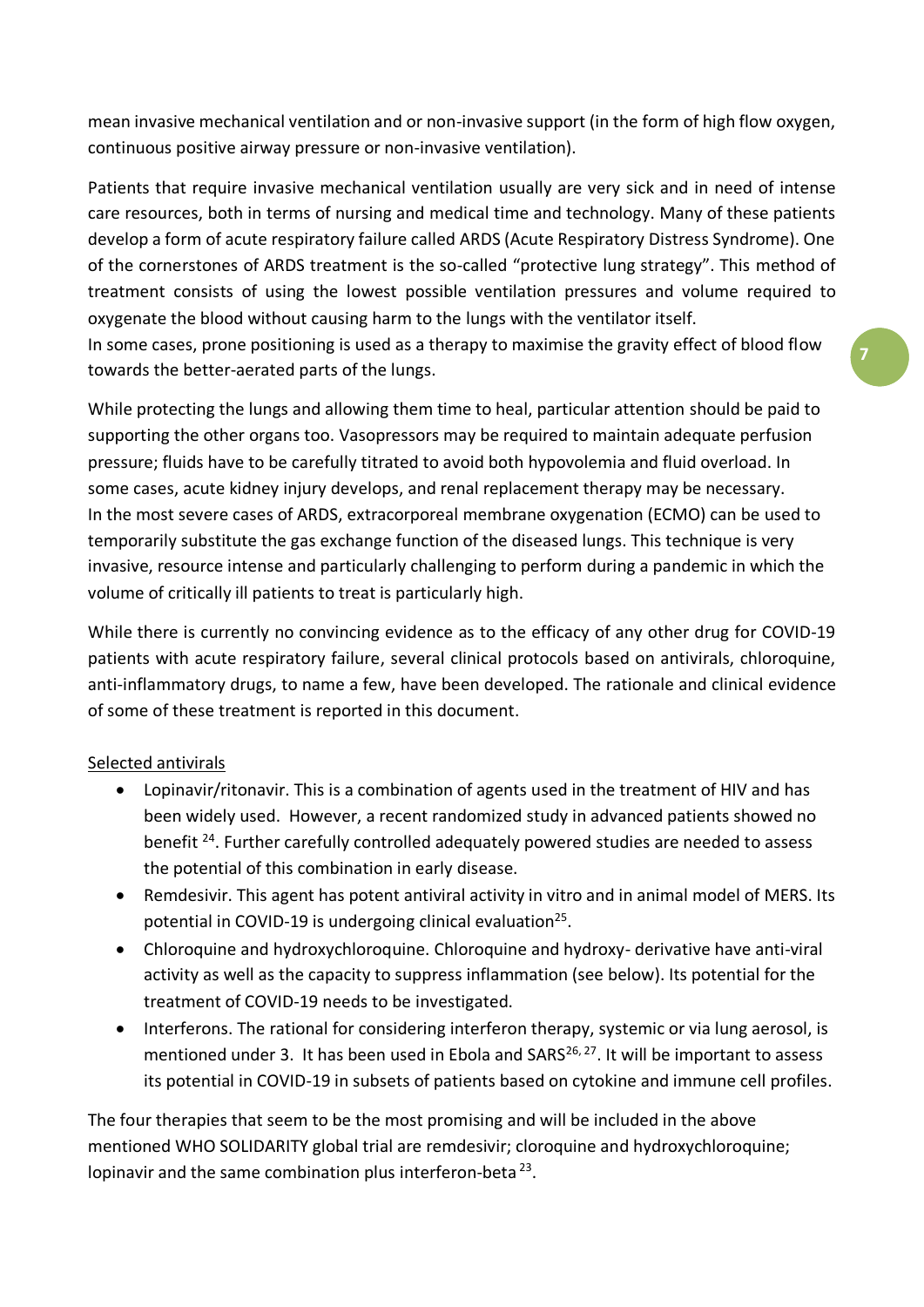Inhibition of excessive inflammation. There is a strong rationale that an uncontrolled immune response and excessive inflammation may play a role in amplifying tissue damage in SARS and possibly in COVID-19. The high levels of inflammatory cytokines (e.g. IL-6, TNF, IL-1, chemokines) and the prognostic significance of IL-6 levels provide a rational for these strategies  $^{28}$ . These include monoclonal antibodies anti-IL-6 or anti-IL-16R (e.g. tocilizumab), anti-IL-1 (e.g. canakinumab); a recombinant IL-1 receptor antagonist (anakinra); complement targeting strategies; inhibitors of cytokine signaling pathways (JAK1,2) (e.g. baricitinib).

It worth mentioning that chloroquine, proposed as antiviral drug, has immunosuppressive and anti-inflammatory properties. Incidentally, the speculation that usage of chloroquine as an antimalarial drug underlies the apparent resistance of Africa to COVID-19 does not take into account the fact that this agent has long and largely been abandoned in malaria.

Tocilizumab, an anti-IL-6 receptor humanized monoclonal antibody is, to the best of our knowledge, the one agent in this field for which there is more available data. The rational stems from its limited use in rheumatoid arthritis and, most important, in controlling the cytokine release syndrome in CAR-T cell therapy. To the best of our knowledge, Professor Haiming Wei in Hefei conducted the first experimental administration of tocilizumab in a limited series of patients followed by widespread use of this drug following the recommendations included in guidelines issued on  $13/02/2020$  in China<sup>29</sup>. It should be noted that studies are now ongoing in China and elsewhere, including Italy under the auspices of Agenzia Italiana del Farmaco (AIFA).

Therapeutic Antibodies. Since the early days of immunology, plasma from recovered patients has been used as a source of antibodies. Plasma from recovered patients has been used in China and elsewhere, including Italy, as a source of antibodies, as already done for Ebola although the therapeutic efficacy of this approach remains to be established.

Several academic and industrial laboratories are at various stages of development of human monoclonal antibodies against components of SARS-CoV-2 virions, such as the Spike protein <sup>30, 31</sup>. It should be noted that both with SARS and with other viral infections, under particular conditions, the antibodies can enhance viral entry (Antibody-Dependent Enhancement, ADE)<sup>32</sup> and tissue damage<sup>33</sup>. Therefore, as emphasized above, rigorous clinical evaluation will be mandatory also for antibody-mediated therapies.

### **8. Anti SARS-CoV-2 vaccines**

Rationale. The hope and hype that the media and ordinary people are placing on having as soon as possible a vaccine that protects against COVID-19 is the result of the great triumphs that vaccines have had and are having in the control of infectious diseases $^{12}$ .

Caveats Vaccines do not always protect well. We still have a long series of serious infectious diseases to which vaccines are only partially effective and we have a series of sensational defeats. Indeed, each disease is an immunological problem in itself: even today, with all the data in over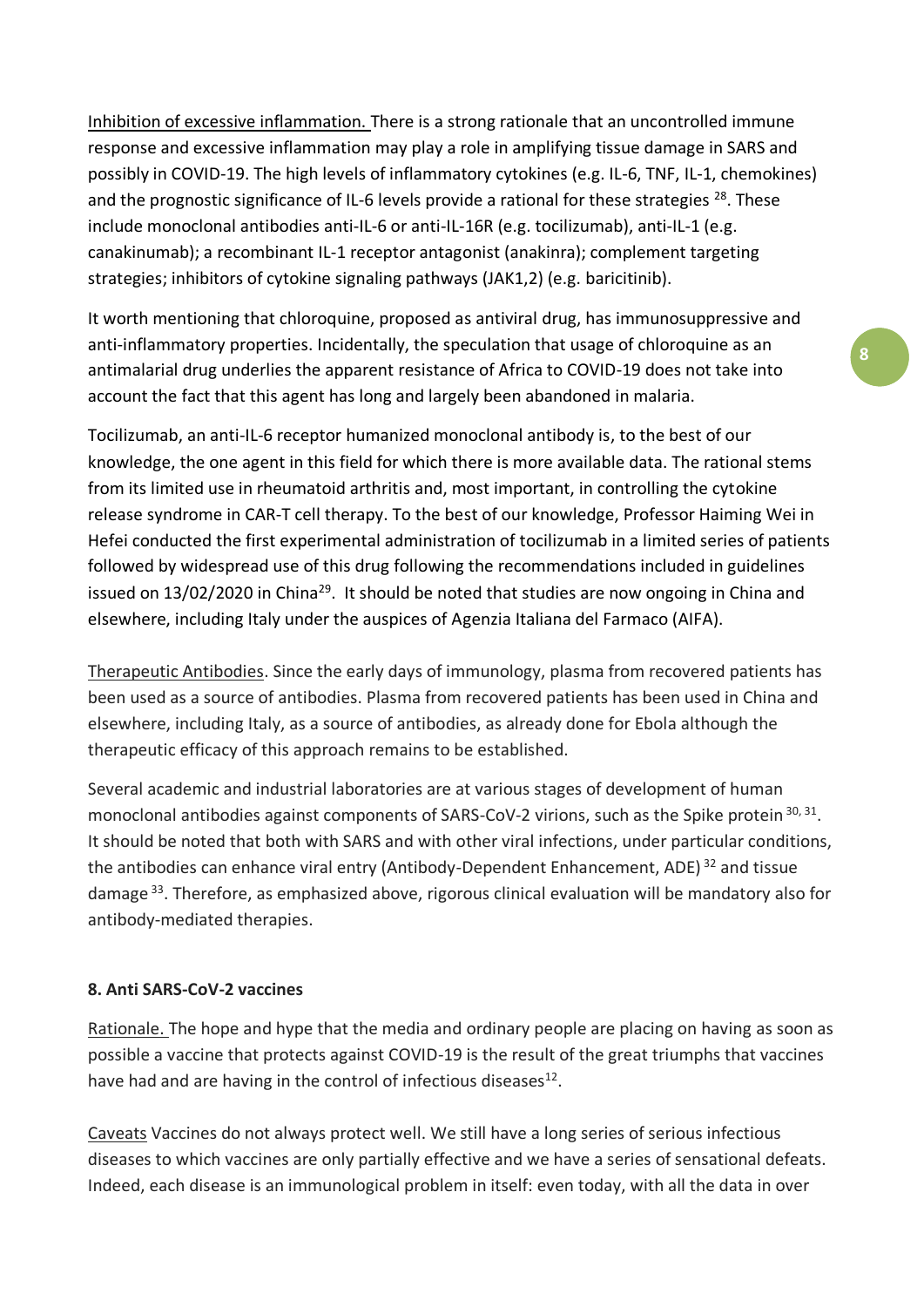possessions, it is difficult to predict what vaccine can be truly effective. This difficulty is accentuated in the case of COVID-19, a young disease on which ongoing studies in laboratories worldwide are bringing new data. In addition, RNA viruses generally have a high mutation rate. This is one reason why it is difficult to make effective vaccines to prevent diseases caused by RNA viruses.

# Preliminary issues.

- As far as a COVID-19 vaccine is concerned, it is essential to know if the patients who have recovered from COVID-19 are protected against a second infection.
- If these patients develop immunity, for how long?  $34$
- It is fundamental to establish whether the immune protection against COVID-19 mainly rests on the anti-virus antibodies or on the reaction of the killer T cells.

In many cases, recovery from a viral disease depends on the combined action of antibodies in the biological fluids that neutralize viral particles and the killer activity of lymphocytes that track down and kill the body's cells infected with the virus, which are turning into factories of millions of new viral particles. However, there are viral diseases whose healing depends mainly, if not exclusively, on the antibody response and others where the destructive action of the killer lymphocytes is fundamental. What is the case with COVID-19?

Role of CEPI. On January 2017, during the World Economy Forum in Davos, Coalition for Epidemic Preparedness Innovations (CEPI) was established, an international organization aimed at promoting the development and storage of vaccines against those microbes that could cause new frightening epidemics: a substantial funding was provided by the Bill & Melinda Gates Foundation, the Welcome Trust and the governments of numerous countries. The major multinational pharmaceutical companies have announced their collaboration. And it was precisely CEPI that, together with numerous other private and public initiatives, already at the very early stages of the epidemic, activated and coordinated numerous and different programs for the preparation of vaccines against COVID-19, following very different conceptual and technological strategies. This diversification appeared essential precisely because, for many diseases, but mainly in the case of a new disease as COVD-19, it is difficult to predict which type of immune response and therefore vaccine will be more effective <sup>35</sup>.

RNA vaccines. On 17 March 2020, Dr. Michael Witte administered to volunteers the first shot of an RNA vaccine against the SARS-CoV-2 virus prepared by Moderna, a biotech company from Cambridge, MA<sup>36</sup>. RNA vaccines have been developed precisely to be produced in a very short time. The RNA specific for a particular protein is brought into cells by virus-like particles or into liposomes or bound to nanoparticles. Once the RNA has penetrated the cells of the organism, the cells use its genetic information to produce the target protein.

DNA vaccines. Other biotech companies, including TAKIS Biotech, from Castel Romano, Italy, are experimenting DNA vaccines against SARS-CoV-2 on animals. DNA vaccines are also based on the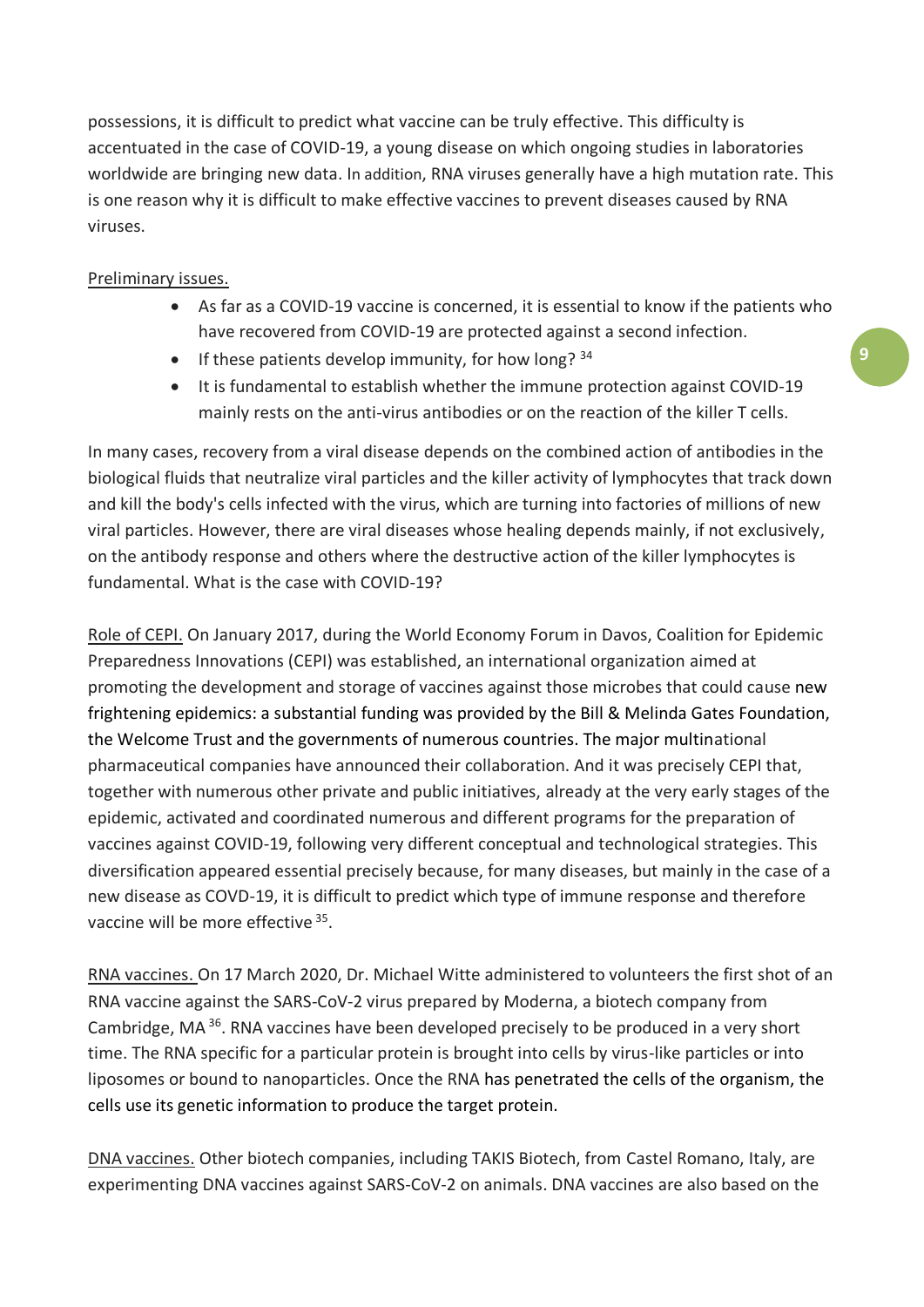possibility of inducing the body cells to temporarily produce the protein against which an immune response should be induced. DNA vaccination stimulate the production of antibodies but can lead to the activation of killer T cells. RNA and DNA vaccines have not yet specifically tested on elderly people, the population with the greater need for an efficient vaccine for COVID-19<sup>37</sup>.

Protein vaccines. In addition to RNA and DNA innovative vaccines that are faster and cheaper to produce, other laboratories, for example the one at Queensland University in Australia, are preparing COVID-19 vaccines using the "reverse vaccinology technique" developed by Rino Rappuoli, GSK in Siena. Starting from the virus RNA sequence, the proteins of the surface of the SARS-CoV-2 virions are identified. Crucial fragments of these proteins, produced in the laboratory with recombinant DNA technology, associated with new adjuvants of synthetic origin that most effectively induce an optimal immune response in the elderly.

Other laboratories are following more traditional strategies, which take longer to develop.

Vaccine assessment. The administration of the new vaccine on a limited number of volunteers, as is already the case with the vaccine developed by Moderna, makes it possible to understand whether the vaccine induces a good antibody response and / or a response of the T killer cells and whether its administration causes clear adverse events. Subsequently, the real evaluation of the effectiveness of the new vaccine will be based on randomized controlled trials that will compare the incidence of COVID-19 in groups of vaccinated and non-vaccinated people. Only the extension of this evaluation to progressively larger groups and for longer periods will determine whether one, several or none of the new COVID-19 vaccines protects effectively or only marginally and if its administration is associated with important collateral events. However, there is so much urgency for the vaccine that in order to quickly verify its efficacy a human "vaccine – SARS-CoV-2 challenge study" has been proposed 38.

Caveats associated to fast track vaccine evaluations. It is likely that in the view of the enormous pressure exerted by the COVID-19 pandemic, surrogate markers are initially used, such as the evaluation of the amount of antibodies or the intensity of the reaction of the T killer cells induced by the vaccine on the volunteers to decide whether initially the new vaccine could reasonably be used for vaccination. However, the administration of the new vaccine must always be carefully associated with a rigorous study of its safety. This is particularly important because a vaccine is not a drug sick people at risk of dying, but rather a treatment that is given to those who are well to prevent the risk of falling ill <sup>39</sup>.

The race to develop a COVID-19 vaccine is not only justified but absolutely necessary. However, the time necessary to evaluate the dangers and risks that may arise from a new vaccine must be included in its development. In some cases, vaccines prepared against other coronaviruses or other viruses have worsened the disease<sup>39</sup> and inducing T helper 2-type immunopathology<sup>40</sup>. These issues must be carefully evaluated and excluded before new COVID-19 vaccines is distributed to combat the pandemic or its subsequent outbreak.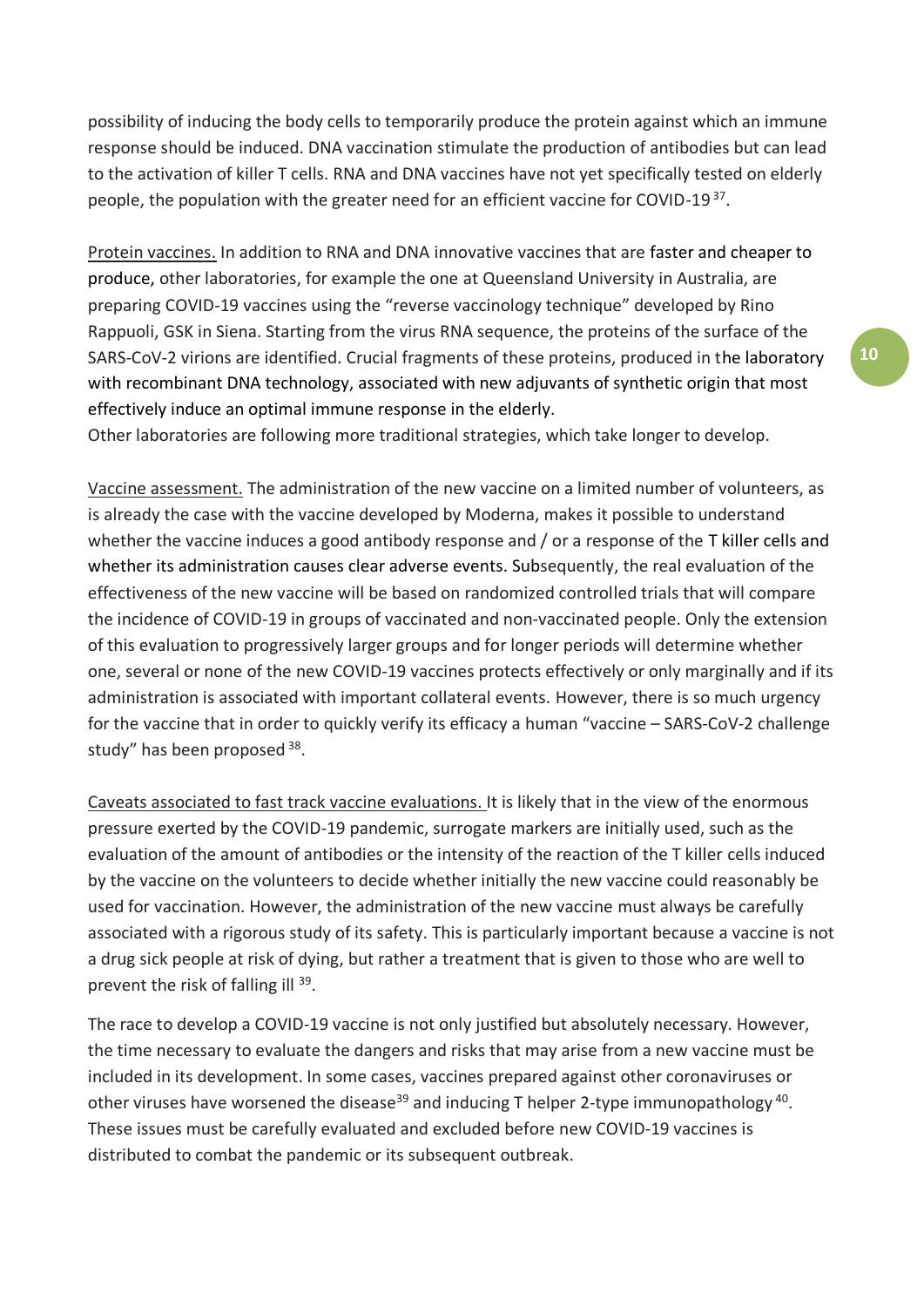Production and economic issues. Once the new vaccine has been validated, subsequent problems will be related to produce and distribute the vaccines. Technological, organizational, regulatory and economic problems will have to be overcome. The production of hundreds of millions of doses of a RNA or DNA vaccine can be complicated, and each dose may be relatively expensive as it may require a fair amount of RNA, in particular to immunize an elderly person <sup>37</sup>. Hence the consideration that vaccines for COVID-19, if effective, will be very difficult to be generally available before a few years. This long interval raises another problem of crucial importance: what if in one or two years the new COVID-19 vaccines no longer crucial or will be exploited by only a small population in a particular area of the world? In fact, today we cannot predict what the evolution of COVID-19 will be, if the pandemic will end, if the epidemic will continue to hit massively, if it will only spread in some areas of the world or if there will be periodic outbreaks of new epidemics.

Recommended vaccines and BCG. At present, no reliable data are available concerning the impact of seasonal influenza vaccination and anti-pneumococcus vaccines on the incidence and clinical progression of COVID-19. However, it should be underlined that we agree with the general recommendation of anti-pneumococcal vaccination in the elderly because of its effectiveness in protecting against super-infection by pneumococcus in the course of viral infections and in reducing the appearance of bacteria resistant to antibiotics.

Lastly, somewhat connect with vaccines, is worth mentioning the hypothesis that the old antituberculosis Bacillus Calmette Guerin (BCG) vaccine may reduce the risk of SARS-CoV-2 infection. A team in the Netherlands is launching a clinical trial with 1,000 health care workers. Similar trials in other countries will evaluate whether BCG vaccine increases resistance to SARS-CoV-2 in elderly people<sup>41</sup>. As discussed above (see point 4, Innate Immunity) innate immunity plays a key role in controlling the first stage of SARS-CoV-2 infection. Therefore, strategies which increase innate immunity ("training strategies") need to be carefully evaluated by epidemiologists and in carefully controlled clinical studies.

# **8. Preparedness**

In the face of the enormous tragedy of death, suffering and social disaster caused by COVID-19 pandemic, it is inevitable to ask how much the world as a whole, and Italy in particular were or should have been prepared.

According to the "2010 Global Health Security Index ranking" <sup>42,43</sup>, Italy was not particularly aware of the problems posed by the spread of infectious diseases. Is this justified? In Italy, in just a few weeks over 50 doctors and nurses lost their lives because of to the pandemic and even a greater number has been placed in isolation because they are infected. This is a very serious loss that Italy can never afford to have again. Certainly, much more could have been done in many aspects and a few of them even relatively simple <sup>44,45</sup>. On the other hand, many other countries and even international agencies have taken action in an uncoordinated and sometimes contradictory manner.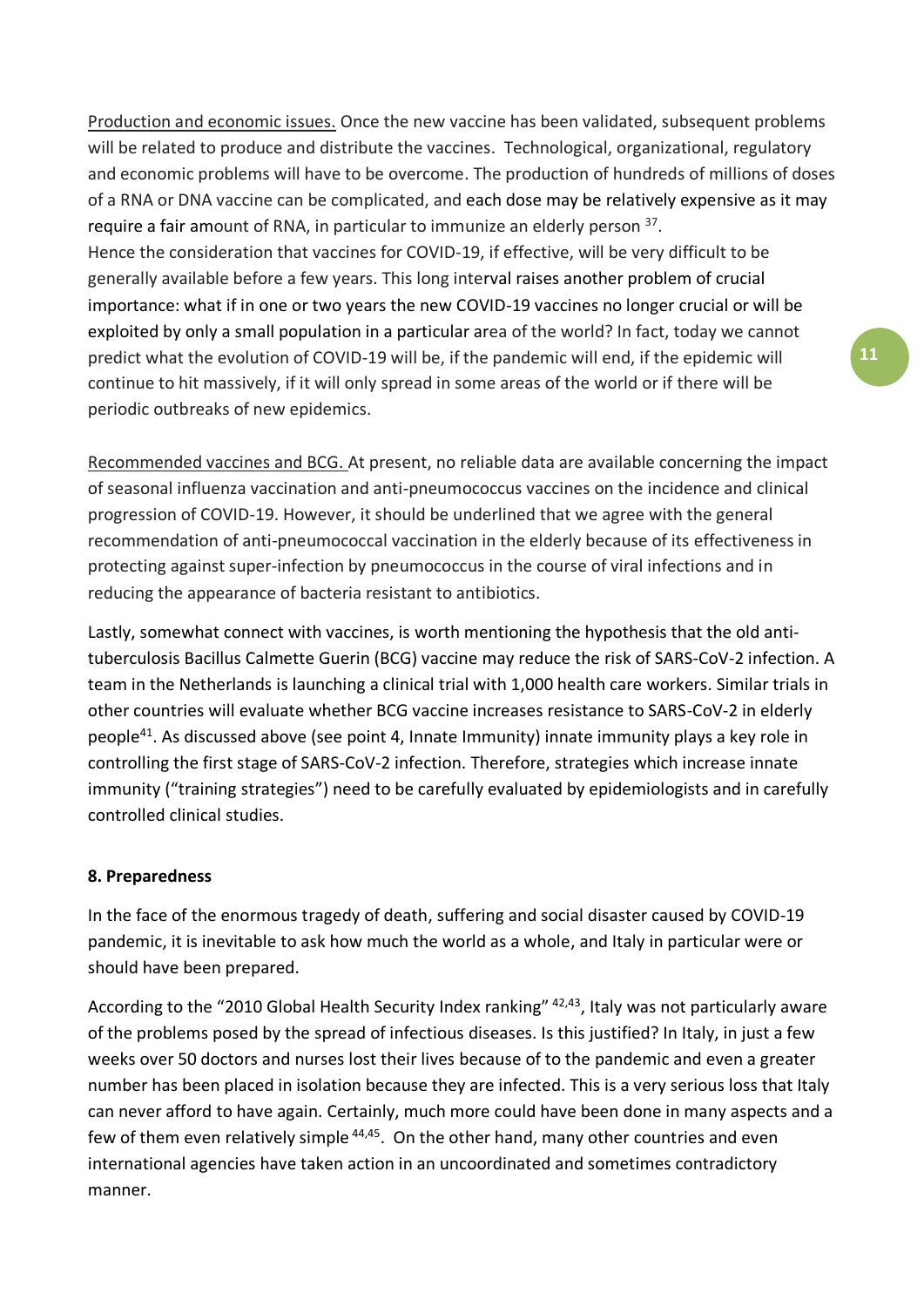We must consider, however, that only a few months ago the assumption to dedicate energy and resources to be better prepared for a possible, but still hypothetical pandemic would have lack the necessary force to overcome indifference, skepticism, anti-scientific attitudes and suspicions of unclear interests and corruption. Italy, a country that has difficulty in convincing a high portion of its population on the importance of basic childhood vaccinations, would not be willing to devote a significant share of resources for measures to face an unprecedent such as a new pandemic. Almost all countries in the world would face the same difficulty, declining it differently on the basis of their own culture <sup>46,47</sup>.

An assessment of how Italy and the world could be better prepared can only be made when the pandemic is over. In the future, preparedness is likely to be much more in the center of public health policy<sup>43</sup>.

The lesson on the dangers of anti-scientific attitudes and errors in the allocation of resources that Italy and the world are experiencing is complex and very hard, so hard that today we cannot even have a clear idea of the *after* that is waiting for us.

# **9. REFERENCES**

- 1. Baden LR, Rubin EJ. Covid-19: The search for effective therapy. New Engl J Med, 2020, DOI: 10.1056/NEJM/Me2005477.
- 2. Tai W *et al.* Characterization of the receptor-binding domain (RBD) of 2019 novel coronavirus: implication for development of RBD protein as a viral attachment inhibitor and vaccine. Cell Mol Immunol 2020, doi: 10.1038/s41423-020-0400-4.
- 3. Cyranoski, D. Mystery deepens over animal source of coronavirus, Nature 2020, 579:18
- 4. National Center Biotechnology Information (NCBI) [https://www.ncbi.nlm.nih.gov/genbank/sars](https://www.ncbi.nlm.nih.gov/genbank/sars-cov-2-seqs/)[cov-2-seqs/](https://www.ncbi.nlm.nih.gov/genbank/sars-cov-2-seqs/)
- 5. <https://www.who.int/emergencies/diseases/novel-coronavirus-2019/events-as-they-happen>
- 6. A. Fauci et al, Covid-19 Navigating the Uncharted, New Engl J Med, 2020 <https://www.nejm.org/doi/full/10.1056/NEJMe2002387>
- 7. World Economic Forum, Why lockdowns can halt the spread of COVID-19 [https://www.weforum.org/agenda/2020/03/why-lockdowns-work-epidemics-coronavirus](https://www.weforum.org/agenda/2020/03/why-lockdowns-work-epidemics-coronavirus-covid19/)[covid19/](https://www.weforum.org/agenda/2020/03/why-lockdowns-work-epidemics-coronavirus-covid19/)
- 8. Impact of non-pharmaceutical intervention to reduce COVID-19 mortality and health care demand, Imperial College COVID-19 response Team, [https://www.imperial.ac.uk/media/imperial](https://www.imperial.ac.uk/media/imperial-college/medicine/sph/ide/gida-fellowships/Imperial-College-COVID19-NPI-modelling-16-03-2020.pdf)[college/medicine/sph/ide/gida-fellowships/Imperial-College-COVID19-NPI-modelling-16-03-](https://www.imperial.ac.uk/media/imperial-college/medicine/sph/ide/gida-fellowships/Imperial-College-COVID19-NPI-modelling-16-03-2020.pdf) [2020.pdf](https://www.imperial.ac.uk/media/imperial-college/medicine/sph/ide/gida-fellowships/Imperial-College-COVID19-NPI-modelling-16-03-2020.pdf)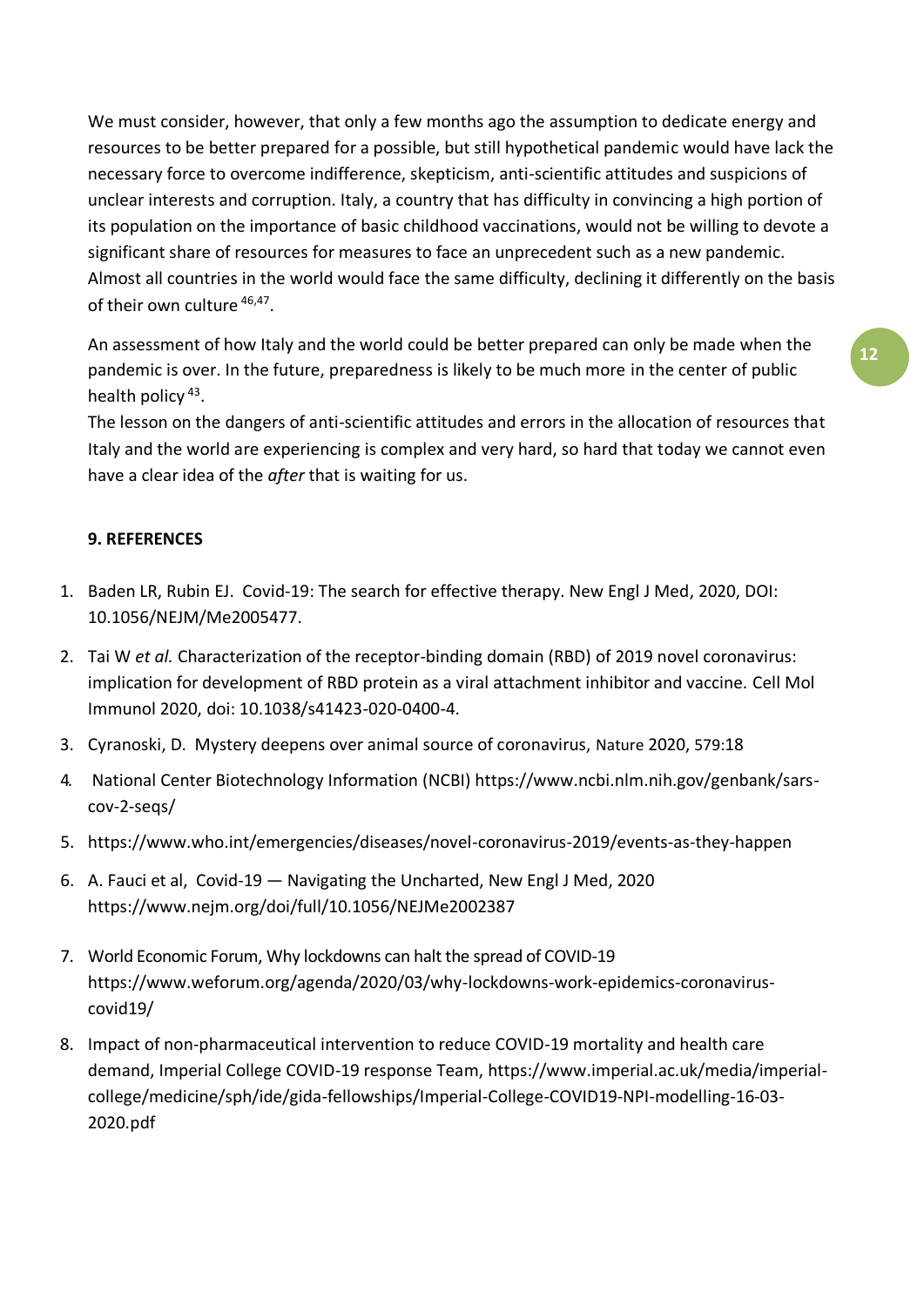- 9. Normile D, Coronavirus cases have dropped in South Korea. What's the secret to its success? Science,2020, [https://www.sciencemag.org/news/2020/03/coronavirus-cases-have-dropped](https://www.sciencemag.org/news/2020/03/coronavirus-cases-have-dropped-sharply-south-korea-whats-secret-its-success)[sharply-south-korea-whats-secret-its-success](https://www.sciencemag.org/news/2020/03/coronavirus-cases-have-dropped-sharply-south-korea-whats-secret-its-success)
- 10. Science, 2020, [https://www.sciencemag.org/news/2020/03/coronavirus-cases-have-dropped](https://www.sciencemag.org/news/2020/03/coronavirus-cases-have-dropped-sharply-south-korea-whats-secret-its-success)[sharply-south-korea-whats-secret-its-success](https://www.sciencemag.org/news/2020/03/coronavirus-cases-have-dropped-sharply-south-korea-whats-secret-its-success)
- 11. Channappanavar R, Perlman S. [Pathogenic human coronavirus infections: causes and](https://www.ncbi.nlm.nih.gov/pubmed/28466096)  [consequences of cytokine storm and immunopathology.](https://www.ncbi.nlm.nih.gov/pubmed/28466096) Semin Immunopathol, 2017,39:529.
- 12. Prompetchara E et al., Immune responses in COVID-19 and potential vaccines: lessons learned from SARS and MERS epidemic. Asian Pac J Allergy Immunol, 2020. DOI 10.12932/AP-200220- 0772
- 13. Zhao J et al., [Airway Memory CD4\(+\) T Cells Mediate Protective Immunity against Emerging](https://www.ncbi.nlm.nih.gov/pubmed/27287409)  [Respiratory Coronaviruses.](https://www.ncbi.nlm.nih.gov/pubmed/27287409) Immunity, 2016,44:1379.
- 14. Zheng M et al, Functional exhaustion of antiviral lymphocytes in COVID-19 patients, Cell Mol Immunol,2020, https://doi.org/10.1038/s41423-020-0402-2)
- 15. Baric R, The Week in Virology podcast, 2020[,http://www.microbe.tv/twiv/](http://www.microbe.tv/twiv/)
- 16. Guan WJ et al., Clinical Characteristics of Coronavirus Disease 2019 in China. N Engl J Med, 2020, doi: 10.1056/NEJMoa2002032.
- 17. Grasselli G, Pesenti A, Cecconi M. Critical Care Utilization for the COVID-19 Outbreak in Lombardy, Italy: Early Experience and Forecast During an Emergency Response. JAMA. 2020 doi: 10.1001/jama.2020.4031.
- 18. Service R.F. How does the most common coronavirus test work? Science, 2020, [https://www.sciencemag.org/news/2020/03/standard-coronavirus-test-if-available-works-well](https://www.sciencemag.org/news/2020/03/standard-coronavirus-test-if-available-works-well-can-new-diagnostics-help-pandemic)[can-new-diagnostics-help-pandemic](https://www.sciencemag.org/news/2020/03/standard-coronavirus-test-if-available-works-well-can-new-diagnostics-help-pandemic)
- 19. DiaSorin, 2020, [https://diasoringroup.com/en/investors/financial-corner/press-releases/diasorin](https://diasoringroup.com/en/investors/financial-corner/press-releases/diasorin-covid-19-test-has-received-fda-emergency-use)[covid-19-test-has-received-fda-emergency-use](https://diasoringroup.com/en/investors/financial-corner/press-releases/diasorin-covid-19-test-has-received-fda-emergency-use)
- 20. Service R.F., The standard coronavirus test, if available, works well—but can new diagnostics help in this pandemic? Science, 2020, [https://www.sciencemag.org/news/2020/03/standard](https://www.sciencemag.org/news/2020/03/standard-coronavirus-test-if-available-works-well-can-new-diagnostics-help-pandemic)[coronavirus-test-if-available-works-well-can-new-diagnostics-help-pandemic](https://www.sciencemag.org/news/2020/03/standard-coronavirus-test-if-available-works-well-can-new-diagnostics-help-pandemic)
- 21. Amanat F et al, A serological assay to detect SARS-CoV-2 seroconversion in humans, 2020, <https://www.medrxiv.org/content/10.1101/2020.03.17.20037713v1>
- 22. Kalil AC. Treating COVID-19—Off-Label Drug Use, Compassionate Use, and Randomized Clinical Trials During Pandemics. JAMA. 2020. doi:10.1001/jama.2020.4742
- 23. [Kupferschmidt](file:///C:/AppData/Local/Microsoft/Windows/INetCache/Content.Outlook/6QVFY4KB/Kupferschmidt) K and Cohen J, WHO launches global megatrial of the four most promising coronavirus treatments, Science, 2020, [https://www.sciencemag.org/news/2020/03/who](https://www.sciencemag.org/news/2020/03/who-launches-global-megatrial-four-most-promising-coronavirus-treatments)[launches-global-megatrial-four-most-promising-coronavirus-treatments](https://www.sciencemag.org/news/2020/03/who-launches-global-megatrial-four-most-promising-coronavirus-treatments)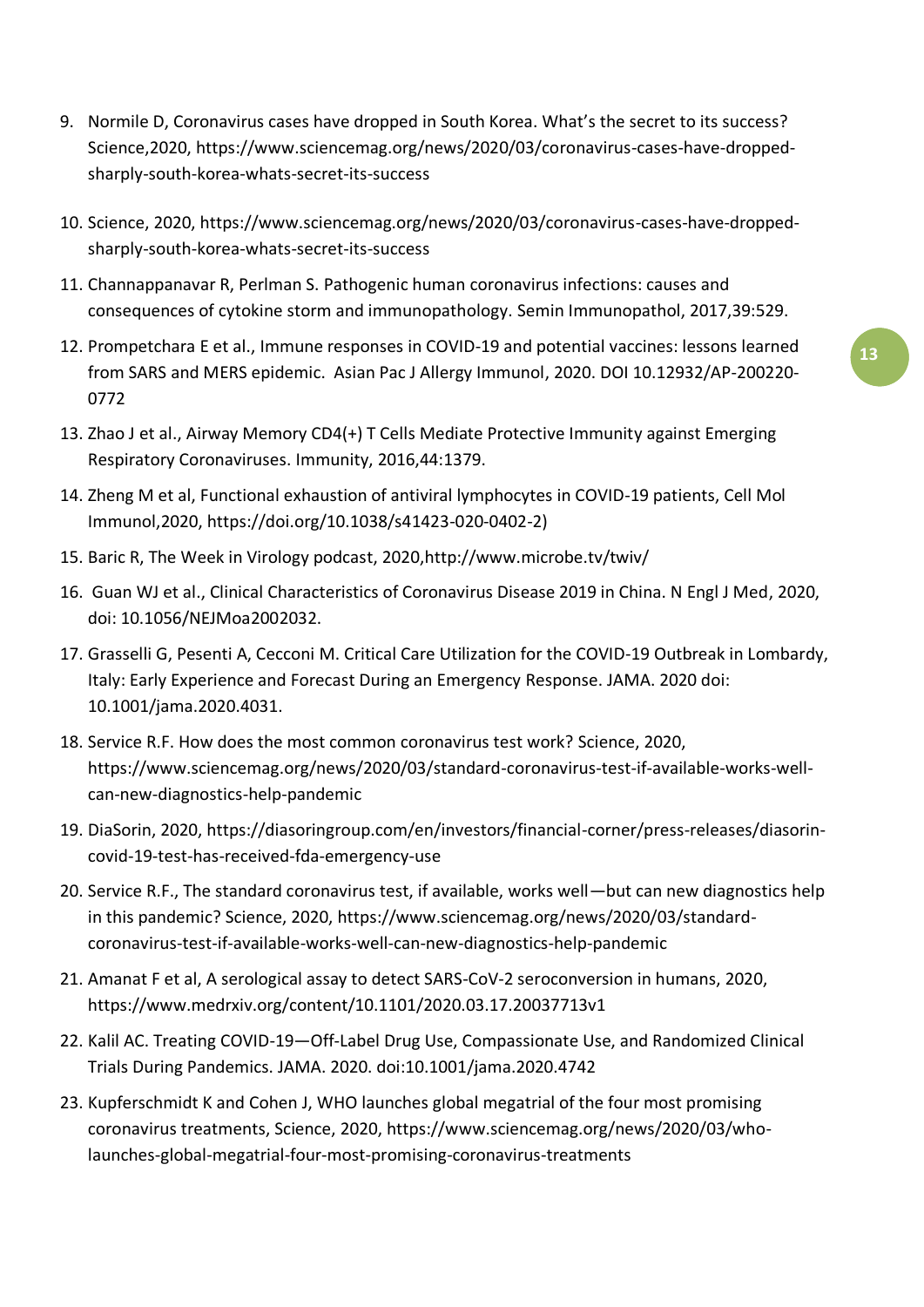- 24. Cao B et al. A trial of lopinavir–ritonavir in adults hospitalized with severe Covid-19. N Engl J Med, 2020, DOI:10.1056/NEJMoa2001282
- 25. [Wang M](https://www.ncbi.nlm.nih.gov/pubmed/?term=Wang%20M%5BAuthor%5D&cauthor=true&cauthor_uid=32020029) et al, Remdesivir and chloroquine effectively inhibit the recently emerged novel coronavirus (2019-nCoV) in vitro. [Cell Res, 2](https://www.ncbi.nlm.nih.gov/pubmed/32020029)020, 30:269.
- 26. Loutfy et al, Interferon alfacon-1 plus corticosteroids in severe acute respiratory syndrome: a preliminary study. JAMA, 2003, 290:3222.
- 27. Konde MK et al, Interferon β-1a for the treatment of Ebola virus disease: A historically controlled, single-arm proof-of-concept trial. PLoS One, 2017,12:e0169255. doi: 10.1371/journal.pone.0169255.
- 28. Liu T et al, The potential role of IL-6 in monitoring severe case of coronavirus disease 2019, 2020, medRxiv preprint doi: [https://doi.org/10.1101/2020.03.01.20029769.](https://doi.org/10.1101/2020.03.01.20029769)
- 29. The Treatment Guideline for COVID-19 from Government in Chinese (7th Edit), 2020, <https://www.chinalawtranslate.com/en/coronavirus-treatment-plan-7/>
- 30. Wang C et al, A human monoclonal antibody blocking SARS-CoV-2 infection. bioRxiv, 2020, 2020.03.11.987958;
- 31. Regeneron, 2020,<https://www.regeneron.com/>
- 32. Fu Y et al, Understanding SARS-CoV-2-mediated inflammatory responses: From mechanism to potential therapeutic tools, Virologica Sinica, 2020, https://doi.org/10.1007/s12250-020-0020-4.
- 33. Liu L et al., Anti-spike IgG causes severe acute lung injury by skewing macrophage responses during acute SARS-CoV infections, insight.jci. 2020, https://doi.org/10.1172/jci.insight.123158
- 34. Callaway E, Coronavirus vaccine: Five questions as trial begins, Nature briefing, 2020, https://www.nature.com/articles/d41586-020-00798-8.
- 35. Lurie N et al, Developing COVID-19 vaccines at pandemic speed, New Engl J Med, 2020, DOI: 10.1056/NEJMp2005630
- 36. Moderna, 2020,<https://www.modernatx.com/modernas-work-potential-vaccine-against-covid-19>
- 37. The Harvard Gazette, 2020, [https://news.harvard.edu/gazette/story/2020/03/in-creating-a](https://news.harvard.edu/gazette/story/2020/03/in-creating-a-coronavirus-vaccine-researchers-prepare-for-future/)[coronavirus-vaccine-researchers-prepare-for-future/](https://news.harvard.edu/gazette/story/2020/03/in-creating-a-coronavirus-vaccine-researchers-prepare-for-future/)
- 38. Eyal N et al, 2020, DASH http://nrs.harvard.edu/urn-3:HUL.InstRepos:42639016.
- 39. Jiang S, Don't rush to deploy COVID-19 vaccines and drugs, Nature 2020, 579:321
- 40. Chien-Te Tseng CT et al, Immunization with SARS Coronavirus Vaccines Leads to Pulmonary Immunopathology on Challenge with the SARS Virus, PLoS ONE, 2020, 7:e35421. doi:10.1371/journal.pone.0035421.
- 41. de Vrieze J, Can a century-old TB vaccine steel the immune system against the new coronavirus? Science, 2020, [https://www.sciencemag.org/news/2020/03/can-century-old-tb-vaccine-steel](https://www.sciencemag.org/news/2020/03/can-century-old-tb-vaccine-steel-immune-system-against-new-coronavirus.)[immune-system-against-new-coronavirus.](https://www.sciencemag.org/news/2020/03/can-century-old-tb-vaccine-steel-immune-system-against-new-coronavirus.)
- 42. GHS Index maps <https://www.ghsindex.org/#l-section--map>

**14**